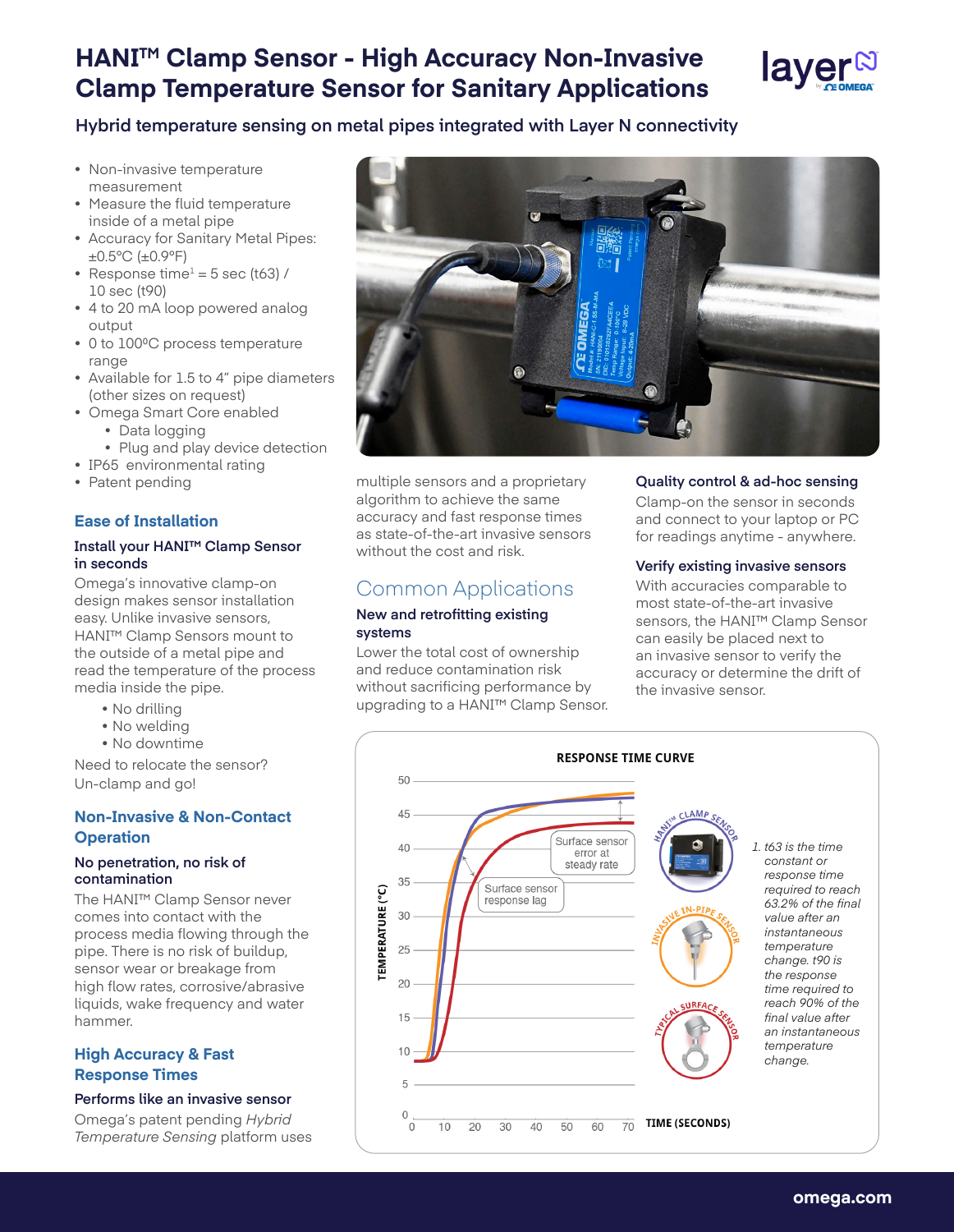# **Specifications**

## **Input Power**

**Voltage:** 8 V<sub>DC</sub> - 28 V<sub>DC</sub> (loop powered) **Max Loop Resistance:** Rmax (Ω)= (Vsupply -8V)/0.24 A

## **Analog Output**

**Current:** 4 to 20 mA

## **Process Parameters**

**Process Medium:** Water, waterbased fluids (others upon request) **Pipe Materials:** Metal pipes **Sanitary Pipe Diameters:** 1.5", 2", 2.5", 3", 4" (others on request) **Process Temperature Range:** 0 to 100°C liquid, user scalable analog output

## **Performance**

**Accuracy with fluid flowing:**  $\pm 0.5$ °C **Response Time (t63):** 5 seconds **Response Time (t90):** 10 seconds

## **Environmental**

**Ambient Operating Temperature:** 0 to 40°C (32 to 104°F) **Rating:** IP65 when mated

## **Mechanical**

## **Dimensions:**

60.3 W x 64.31 L x 51.54 mm H (2.38 W x 2.53 L x 2.03" H) **Materials:** PA12, silicone rubber, nickel-plated brass, stainless steel

## **General**

**Agency Approvals:** CE, EMC, UKCA, 2014/30/EU, LVD 2014/35/EU class II product, (low voltage 8 to 28  $V_{DC}$ )

## **Smart Core Enabled**

Smart Core is integral to all Layer N integrated Smart Sensing devices. In addition to allowing for modular integration using any Layer N Smart Interface, this powerful suite of advanced features enables alarms and notifications, data assurance, data logging, storage, wireless connectivity and SYNC configuration.





# Frequently Asked Questions

**How can a clamp-on temperature (surface) sensor have response times and accuracy similar to an immersion sensor?**

Omega's innovative HANI™ Clamp Sensor includes multiple sensors along with a proprietary algorithm to reach response times and accuracy comparable to an immersion sensor.

### **Will ambient temperature affect the reading of the HANI™ Clamp Sensor?**

Ambient temperature will not affect the reading of the HANI™ Clamp Sensor. Operating temperature for the clamp-on sensor is 0 to 40°C (32 to 104°F).

#### **Is there any special preparation required to properly setup and mount the HANI™ Clamp Sensor?**

There is no special preparation or tools required to setup and mount the sensor, however, when setting up any sensor ensure the mounting area is clean, dry, and free from any debris.



| <b>Sensor Pipe</b><br><b>Diameters</b> | А      | в      | С      |
|----------------------------------------|--------|--------|--------|
| 1.0, 1.5, 2.0                          | 643    | 87.6   | 51.5   |
|                                        | (2.53) | (3.45) | (2.03) |
| 2.5.3.0.4.0                            | 65.9   | 91.0   | 474    |
|                                        | (2.60) | (3.58) | (1.87) |

*Sensor Dimensions: mm (in)*

## **How should the sensor be oriented on the pipe?**

The sensor can be mounted on any straight pipe at least 2.5" long. It is suggested to mount the sensing surface on the bottom half of the pipe for best results.

#### **Are other pipe diameters / sizes available?**

Yes, other diameters / sizes are available. Please contact us to discuss your specific application.

#### **Other than water-based process mediums, can other liquids and viscosities be measured?**

Yes, please contact us to discuss your specific application.